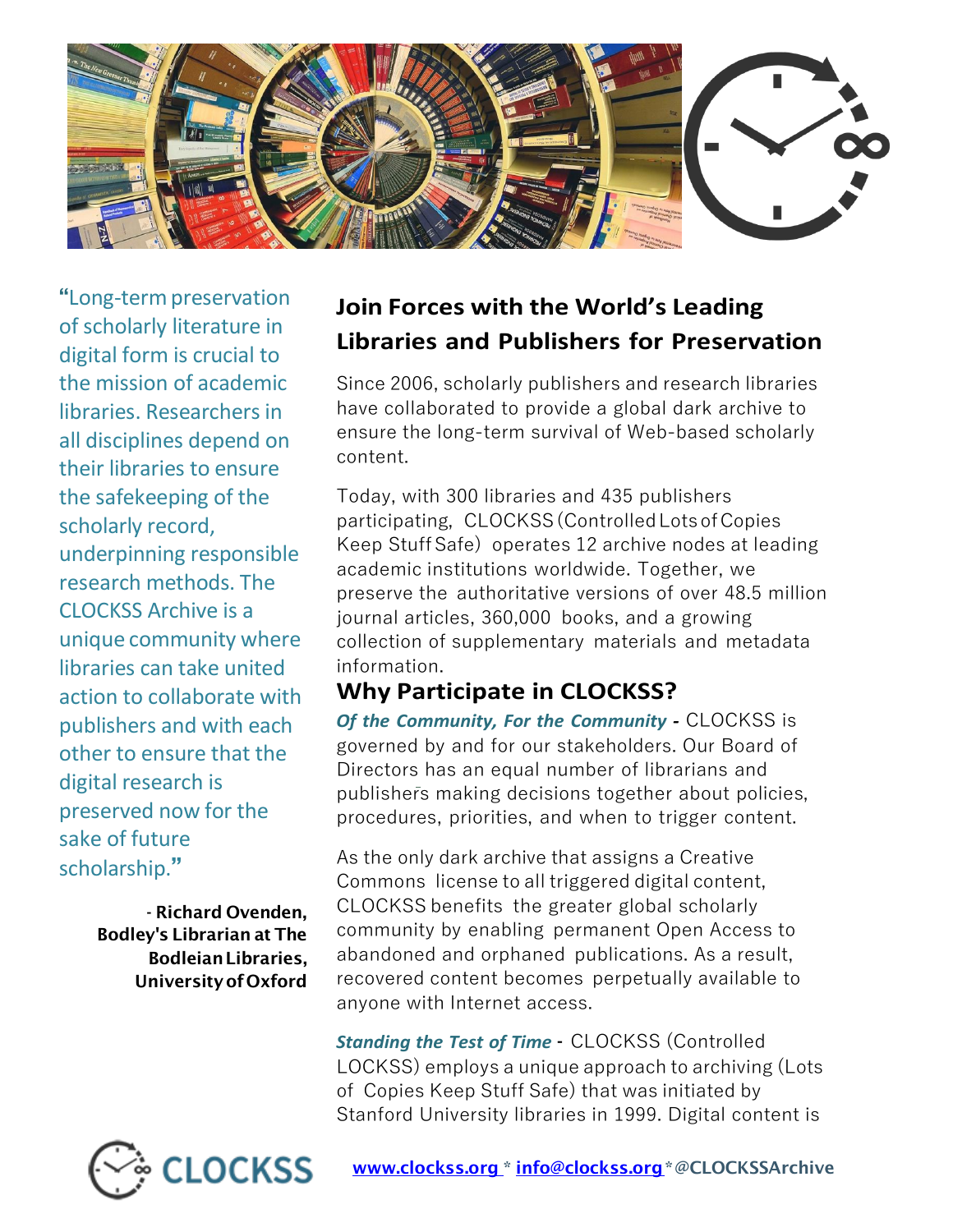stored in the CLOCKSS archive with no user access unless a "trigger" event occurs. To date, 66 titles have been triggered and made available from our archive via open access. The LOCKSS technology regularly checks the validity of stored data and preserves it for the long term.

CLOCKSS's secure, robust, and decentralized infrastructure can withstand threats from technological, economic, environmental, and political failures. A destructive event in one location won't jeopardize the survival of preserved digital content because the 11 other locations serve as mirror sites to back-up and repair the disrupted location's archive.

*Financially Secure and Sustainable -* As an independent 501(c)(3) not-for-profit charitable organization, CLOCKSS is committed to keeping fees affordable, to allow libraries and publishers of all sizes and budgets to participate in CLOCKSS. Low operating costs make it possible to keep this commitment.

| <b>Total Materials Budget</b><br>(USD) | <b>Annual Contribution</b><br>(USD) |
|----------------------------------------|-------------------------------------|
| Under \$1 million                      | \$<br>490                           |
| $$1 - 2$ million                       | $\mathcal{L}$<br>650                |
| $$2 - 3$ million                       | \$1,300                             |
| $$3-4$ million                         | \$1,960                             |
| $$4-5$ million                         | \$2,610                             |
| $$5-7$ million                         | \$3,260                             |
| $$7 - 9$ million                       | \$4,560                             |
| $$9-11$ million                        | \$5,870                             |
| $$11 - 13$ million                     | \$7,170                             |
| $$13 - 15$ million                     | \$8,480                             |
| $$15 - 20$ million                     | \$9,775                             |
| $$20 - 25$ million                     | \$13,035                            |
| Over \$25 million                      | \$16,300                            |

Library participation costs include an annual contribution based on your materials budget (listed below). Consortial pricing is available.

To participate in CLOCKSS or set up a webinar introduction, pleasecontactusat+1(248)848-7079or [info@clockss.org](mailto:info@clockss.org).

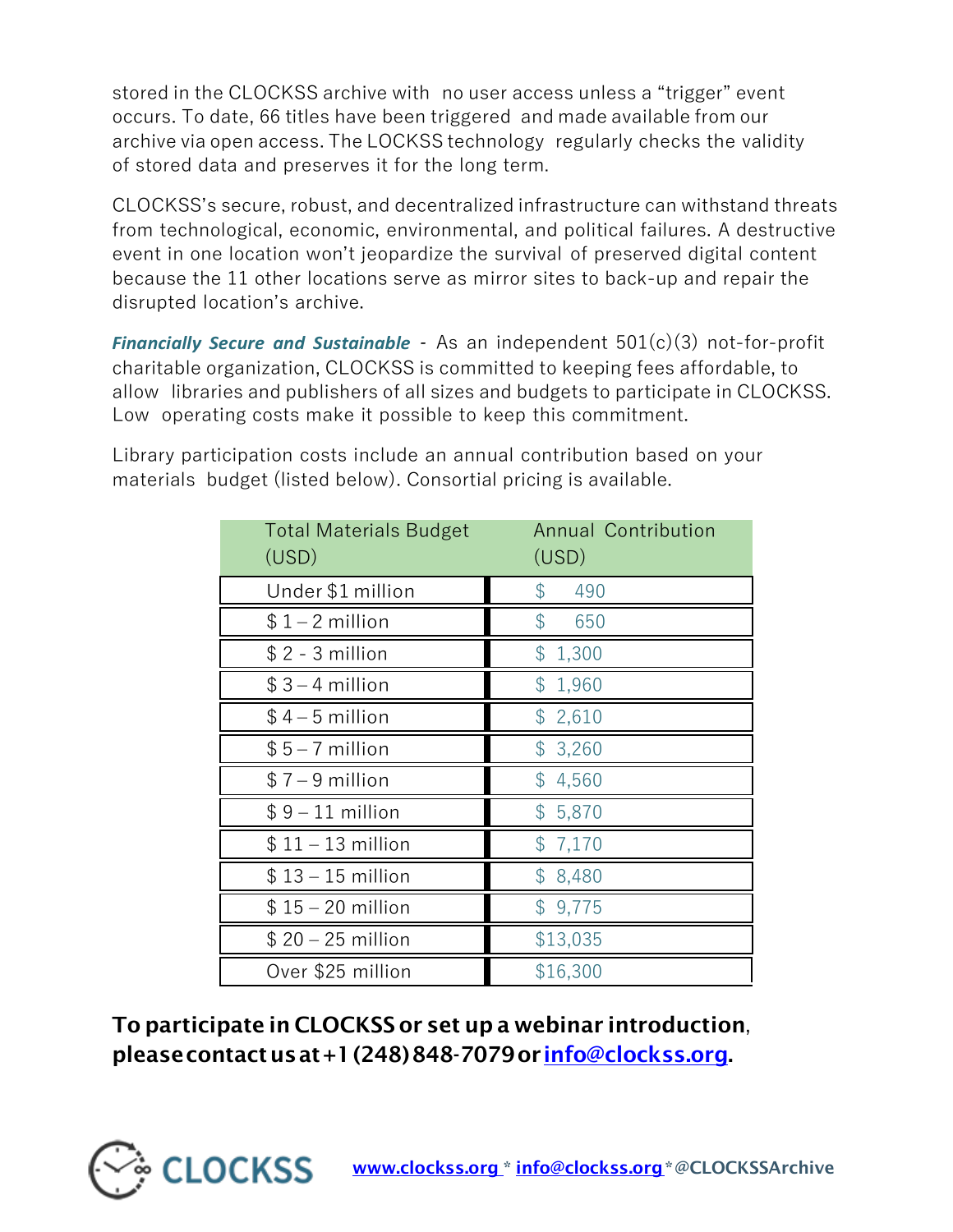#### **Date:**

Please complete this Supporting Library Form and return it to [info@clockss.org.](mailto:info@clockss.org) Payment information is below.

| Institution |  |
|-------------|--|
| Name        |  |
| Title       |  |
| Email       |  |

| <b>Library Materials Budget</b> | <b>Annual Library Contribution to CLOCKSS</b> |
|---------------------------------|-----------------------------------------------|
|                                 |                                               |

#### **Billing Contact:**

| Institution |  |
|-------------|--|
| Name        |  |
| Title       |  |
| Phone       |  |
| Fax         |  |
| E-mail      |  |
| Address     |  |

Mail check to:

CLOCKSS Archive Cecil H. Green Library 557 Escondido Mall, Room 101 Stanford, CA 94305-6004

Please inquire for wire transfer information.

#### **Thank you for supporting the CLOCKSS Archive!**

February 2021